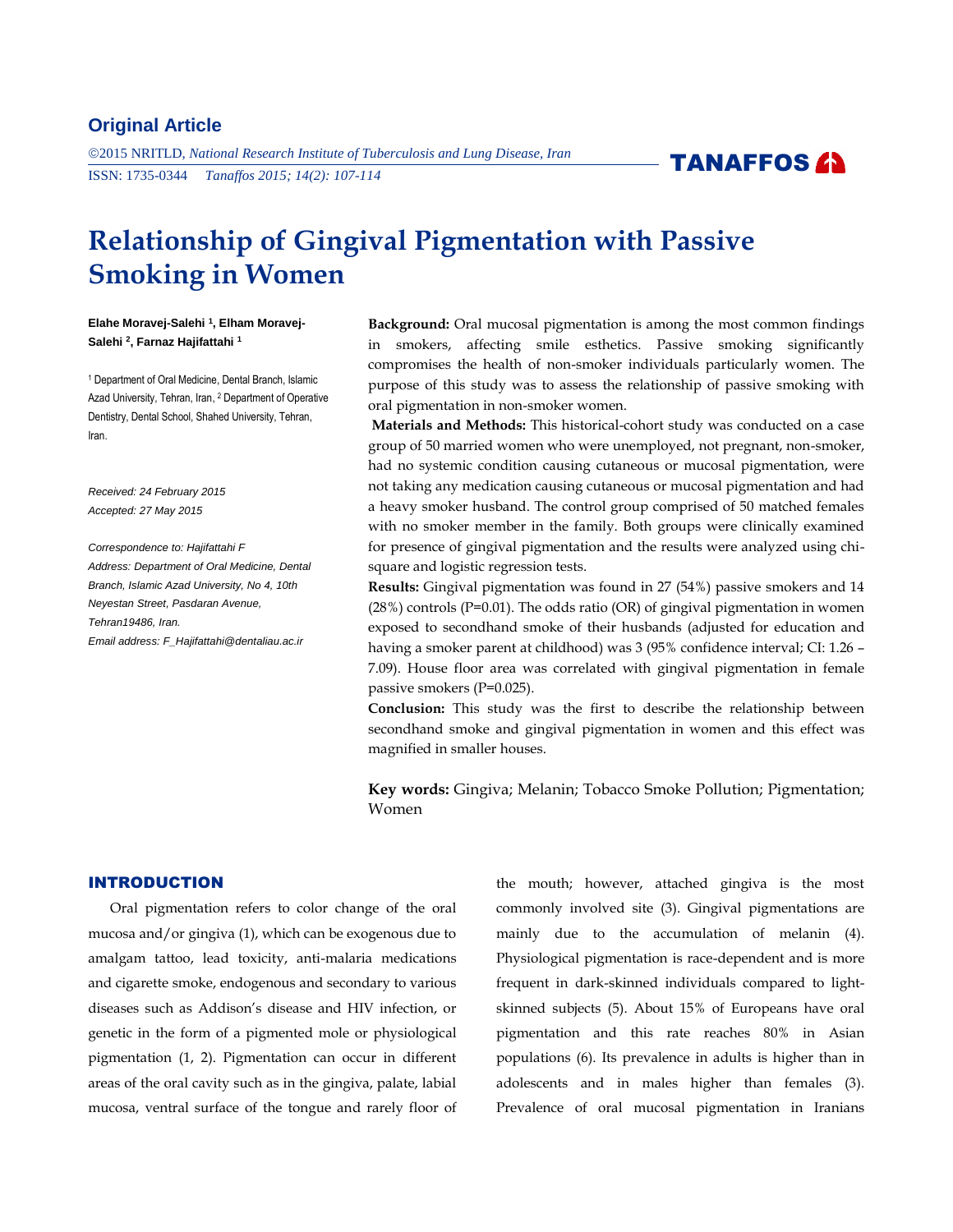reaches 27.9% (7). Melanin pigmentation of oral mucosa compromises esthetics particularly in patients with high smile line and pigmentation of anterior gingiva (8). The maxillary anterior gingiva is exposed during a full smile. Thus, any observer notices the difference between the normal gingiva and the pigmented area and this raises concerns. Also, gingival pigmentation may be a clinical manifestation of a systemic disease or a side effect of drug intake; thus, it may help in differential diagnosis of such conditions (9). Physiological pigmentation occurs symmetrically (10). Pigmentations due to genetic conditions such as Peutz-Jeghers syndrome, drug intake and hormonal disorders occur in multiple spots and in generalized form (1). However, gingival pigmentation in passive smoker children often manifests with single involvement of the papilla (11).

Smoker's melanosis (oral mucosal pigmentation) is among the most common lesions in smokers' mouth and 30% of Caucasian heavy smokers have oral melanin pigmentation (12). Melanin in the oral mucosa attaches to free radicals produced as the result of exposure to cigarette smoke and polycyclic compounds like nicotine and benzoperylene found in cigarette smoke, and prevents oxidative stress like a protective barrier. This explains its increased production by melanocytes (3, 4). Epidemiologic studies have demonstrated that secondhand smoke contains higher concentrations of toxic compounds particularly nicotine compared to the same amount of smoked tobacco (13). The association of passive smoking with early occurrence of asthma (9), lung cancer (14), death due to cardiac diseases (15), spontaneous abortion (16), changed normal flora of the mouth and nasopharynx and consequent upper respiratory tract infection, periodontal disease (17), decreased alveolar bone density (13), primary and permanent teeth caries (18, 19) and gingival pigmentation in children (9, 11) has been demonstrated in the literature. In 2005, Hanioka et al, in Japan for the first time demonstrated that increased melanin pigmentation of gingiva in children was related to exposure to secondhand smoke at home (11). A similar study by Hajifattahi in 2010 indicated increased gingival pigmentation in children of smoker parents compared to the control group (9).

Secondhand smoke can compromise the health of individuals at all ages (20). Hanioka et al. discussed that showing oral and dental problems due to active and passive smoking to smokers increases their motivation to quit smoking by at least 10%. This increase in motivation was 16.7% when a smoker subject witnessed gingival melanin pigmentation due to passive smoking in his/her family members (21). Also, it has been shown that between the two pictorial warnings on the cigarette packs showing a diseased mouth and a lung tumor, smokers mostly believe that the diseased mouth picture is more influential (22). Thus, gingival pigmentation and its adverse esthetic effects may be alarming for the families with a smoker member, focuses their attention towards the hazardous effects of cigarette smoke on the health of non-smokers and may enhance motivation to quit smoking. Considering the adverse effects of passive smoking on health and esthetics, the effect of passive smoke on adults, particularly women, must be investigated as well because the serious effects of cigarette smoke have reported to be more on the health of females compared to males (12). Considering the high prevalence of smoking among Iranian males and its lower prevalence among Iranian females (23), this study aimed to assess the relationship of gingival pigmentation with passive smoking in adult women for the first time.

## MATERIALS AND METHODS

This historical cohort study was conducted on married women presenting to the dental clinic of School of Dentistry, Islamic Azad University in Tehran. After obtaining written informed consent, a data form was completed for subjects. Based on the results of a pilot study, 100 subjects were selected using purposive sampling. Fifty subjects were in the case and 50 subjects were in the control group.

The inclusion criteria were as follows: married women with no systemic disease causing cutaneous or mucosal pigmentation such as Addison's disease, Peutz-Jeghers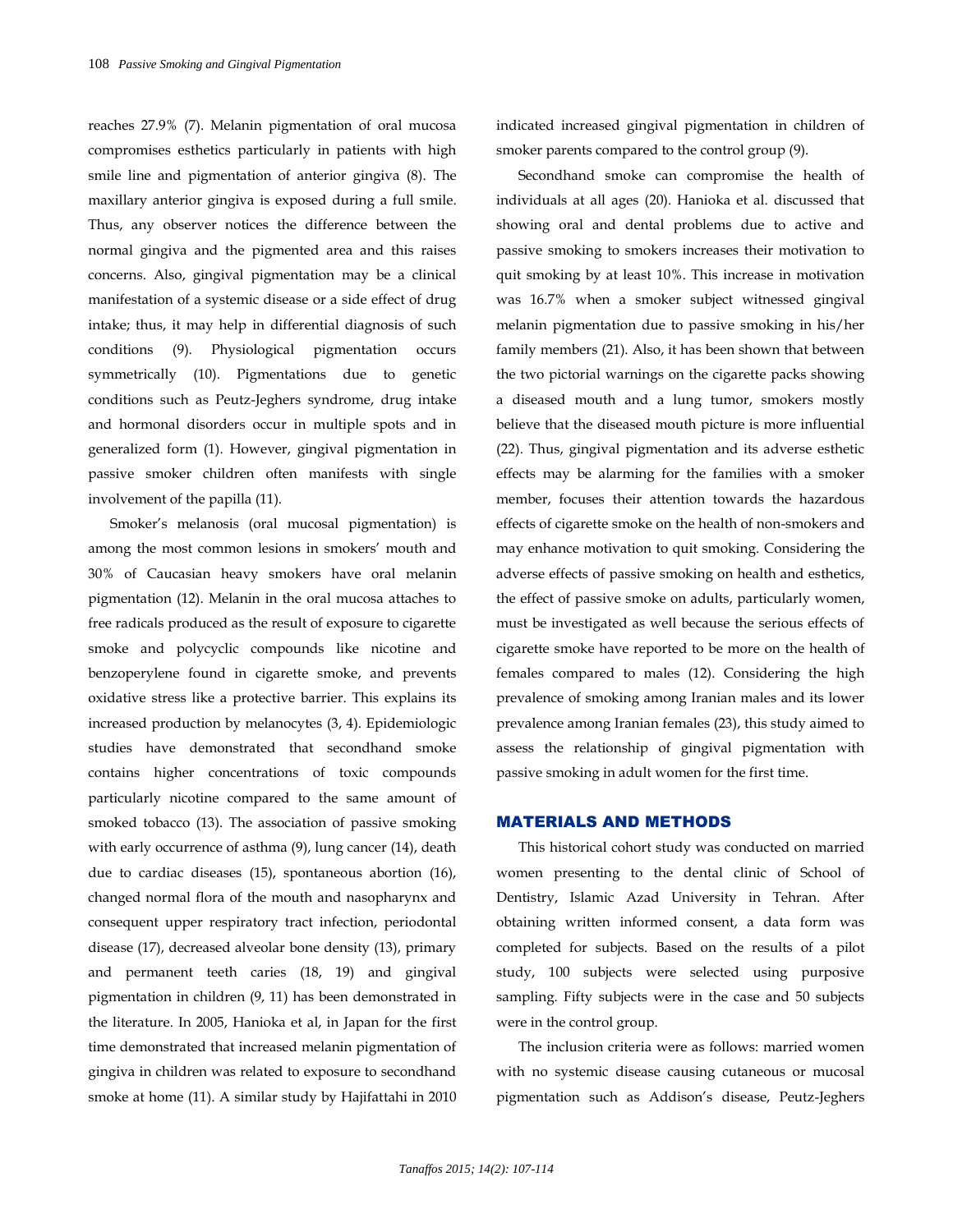syndrome or HIV infection, not taking medications causing pigmentation like minocycline, anti-malaria drugs, antiadrenocorticotropic hormone medications or contraceptives, unemployment, no pregnancy, no smoking and having a heavy smoker husband smoking a minimum of 10 cigarettes/day and smoking at least one cigarette at home once a day in their presence in the past six months. Fifty matched females with no smoker family member and no contact with any smoker outside the house comprised the control group.

Moreover, all subjects were questioned about having a smoker parent during childhood who smoked in their presence as well as their level of education. Level of education was divided into two groups of (I) high school diploma and higher, and (II) lower than high school diploma.

To further assess the correlation of passive smoking with gingival pigmentation, the followings were questioned from the passive smokers: (A) floor area of their home and (B) number of cigarettes smoked in their presence. Next, the mean value of responses to A and B in the study population was calculated and subjects were divided into two groups of upper and lower than the mean.

To classify the skin tone of subjects in the two groups of cases and controls, Healthy Mix foundation (Bourjois, France) was used. Skin tones #52 and lighter were considered as "light" and skin tones #53 and darker were classified as "dark" skin tones (9,24). The inner side of lower arm (25) was used for skin tone determination, because considering the Islamic dress code for women, this area is less commonly exposed to sunlight. Finally, skin tune distribution and age of subjects were matched in the two groups of cases and controls.

A trained examiner (oral medicine specialist) blinded to the study design and group allocation of subjects examined the attached gingiva of all understudy subjects and recorded the pattern and site of pigmentations. In terms of pattern, absence of a pigmentation macule was defined as "pattern zero", individual and single units of pigmentation were defined as "pattern one" and formation of at least one continuous band between two separate units next to each other was defined as "pattern two".

The obtained results were analyzed using the chisquare test and the logistic regression. We applied the logistic regression models for evaluation of the relationship of gingival pigmentation with passive smoking, level of education and having smoker parents during childhood. The results were expressed as OR with 95% CI. We used the chi-square test for evaluation of the relationship of gingival pigmentation in passive smokers with the floor area of their house, number of cigarettes smoked daily in presence of passive smoker, having smoker parents at childhood and skin tone. Also, chi-square test was used for evaluation of the differences in the pattern of gingival pigmentation between the case and control groups.

Data were analyzed using SPSS version 20.0 software (SPSS Inc., Chicago, IL, USA) and statistical significance was determined at P *<* 0.05.

## RESULTS

A total of 100 married women were examined in the two groups of cases and controls. The mean age of subjects was 39.70± 8.76 years in the case and 39.72± 9.03 years in the control group. Characteristics of the study population in the control and case groups are presented in Table 1.In each of the case and control groups, 26 (52%) were lightskinned and 24 (48%) were dark-skinned. Thus, distribution of age and skin tone was similar in the two groups  $(P=0.9)$ .

The logistic regression model showed a significant association between gingival pigmentation in women and exposure to secondhand smoke of husband taking into account the confounding effects of subject's level of education and having smoker parents during childhood (P=0.01). The OR of occurrence of gingival pigmentation in women exposed to passive smoke was 3 times the rate in controls (OR=3.0; 95% CI [1.26 – 7.09]) (Table 2).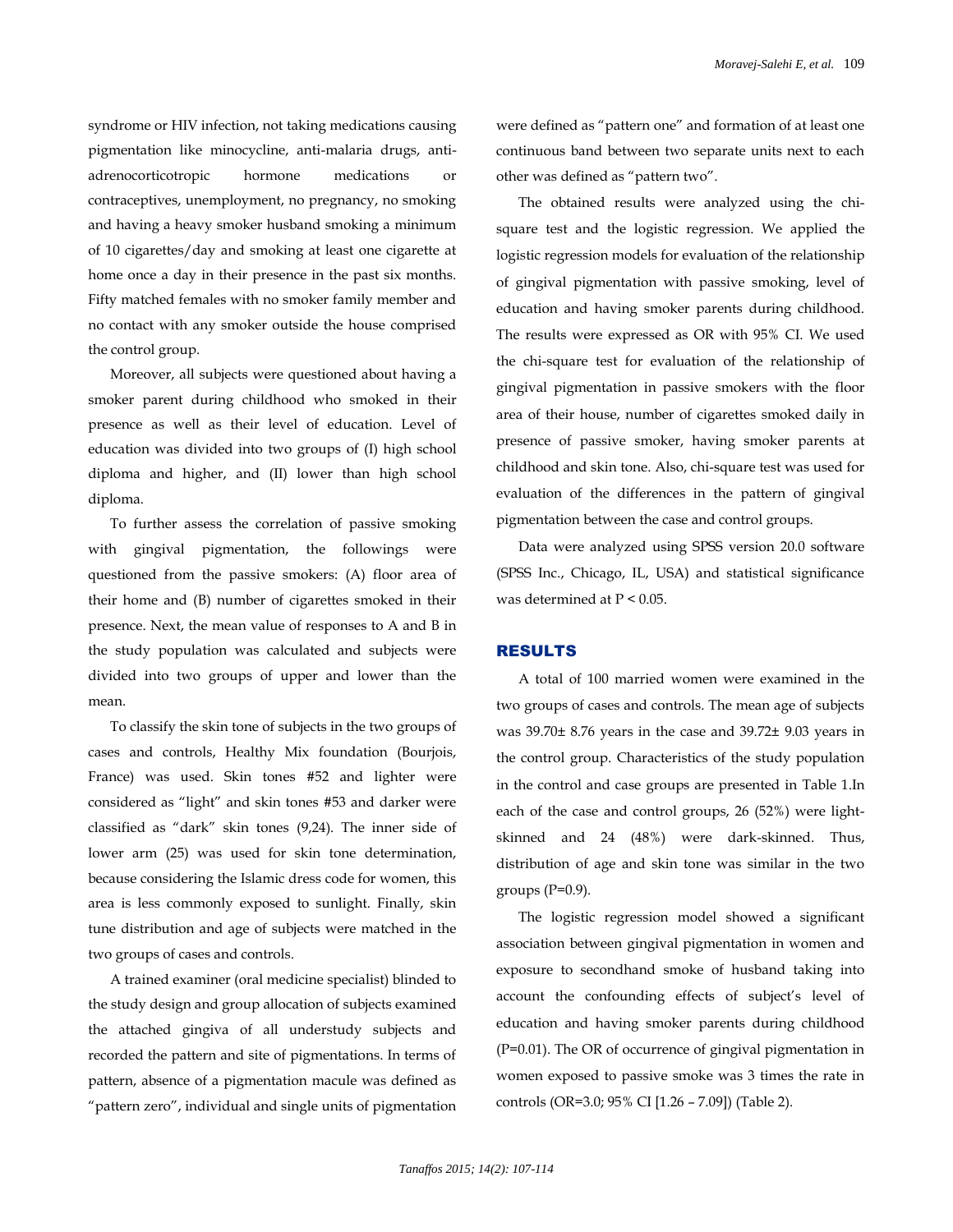**Table 1.** Characteristics of the study population in the control and case groups

| Variables                      | Control<br>$(n=50)$<br>$N\frac{6}{6}$ | Case<br>$(n=50)$<br>$N\frac{6}{6}$ | Total<br>$(N=100)$ |
|--------------------------------|---------------------------------------|------------------------------------|--------------------|
| <b>Education</b>               |                                       |                                    |                    |
|                                |                                       |                                    |                    |
| High school diploma and higher | 45(54.2)                              | 38(45.8)                           | 83                 |
| Lower than high school diploma | 5(29.4)                               | 12(70.6)                           | 17                 |
| <b>Smoker parents</b>          |                                       |                                    |                    |
| Yes                            | 19(39.6)                              | 29(60.4)                           | 48                 |
| No                             | 31(59.6)                              | 21(40.4)                           | 52                 |
| <b>Gingival pigmentation</b>   |                                       |                                    |                    |
| Yes                            | 27(65.9)                              | 14(34.1)                           | 41                 |
| No                             | 23(39)                                | 36(61)                             | 59                 |

**Table 2.** Association between gingival pigmentation in women and the study variables

| Variables                     | P value | 0R      | 95% C.I for OR |         |
|-------------------------------|---------|---------|----------------|---------|
|                               |         |         | Lower          | Upper   |
| Level of education            | 0.946   | 1 038   | 0.346          | 3 1 1 7 |
| Smoker parent (at childhood)  | 0.994   | 1.003   | 0432           | 2332    |
| <b>Exposure to secondhand</b> | 0.012   | 3 0 0 1 | 1 269          | 7.098   |
| smoke of husband              |         |         |                |         |
| Constant                      | 0.008   | 0.387   |                |         |
|                               |         |         |                |         |

Among passive smokers, the pattern one of gingival pigmentation (individual units of pigmentation) had the highest prevalence (59.2% versus 40.8%); while in the control group, patterns one (individual units of pigmentation) and two (at least one continuous band between two individual adjacent units) were equally seen. However, the chi square test showed that this difference in pattern between the two groups was not statistically significant (P=0.3).

Evaluation of the site of gingival pigmentation revealed that the most common site of pigmentation was the labial gingiva in the anterior segment of both jaws. Some subjects had multiple sites of pigmentation in both jaws. Of the control subjects with pigmentation (n=14), 7 (50%) had pigmented gingiva in the anterior maxilla and 12 (85.7%) in the anterior mandible. These values were 21 (77.7%) in the anterior maxilla and 18 (66.6%) in the anterior mandible in the case group subjects with pigmentation (n=27). Buccal pigmentation (posterior) was only observed in one subject in each of the case and control groups. Distribution of study groups based on skin tone is presented in Table 3.

**Table 3.** Distribution of study groups based on skin tone

| <b>Skin tone</b> |         | <b>Gingival pigmentation</b> |          |  |
|------------------|---------|------------------------------|----------|--|
|                  | Group   | No                           | Yes      |  |
|                  |         | $N(\%)$                      | N(% )    |  |
|                  | Control | 22(84.6)                     | 4(15.4)  |  |
| Light            | Case    | 13(50)                       | 13(50)   |  |
| Dark             | Control | 14(58.3)                     | 10(41.7) |  |
|                  | Case    | 10(41.7)                     | 14(58.3) |  |

Distribution of gingival pigmentation in female passive smokers based on the related factors is shown in Table 4. As seen, passive smokers with gingival pigmentation were exposed to higher number of cigarettes smoked in their presence daily (more than 6 cigarettes). Also, the frequency of having a smoker parent (at childhood) and dark skin tone in these subjects was higher. However, none of these differences were statistically significant. Subjects with gingival pigmentation were mostly living in small houses in terms of floor area (smaller than 78m2) and the correlation in this regard was statistically significant  $(P=0.025)$ .

|  |  | Table 4. Distribution of gingival pigmentation in passive smokers based on the related factors |
|--|--|------------------------------------------------------------------------------------------------|
|  |  |                                                                                                |

| <b>Related factors</b>                                   |                            | <b>Gingival pigmentation</b> |                 | P-value |
|----------------------------------------------------------|----------------------------|------------------------------|-----------------|---------|
|                                                          |                            | Absence (n=23)               | Presence (n=27) |         |
| Floor area of the house                                  | More than 78m <sup>2</sup> | 15(65.2)                     | 9(33.3)         | 0.025   |
|                                                          | Less than $782$            | 8(34.8)                      | 18(66.7)        |         |
| Number of cigarettes smoked daily in presence of subject | 6 or less                  | 17(74)                       | 16(59.3)        | 0.3     |
|                                                          | More than 6                | 6(26)                        | 11(40.7)        |         |
|                                                          | No                         | 10(43.5)                     | 11(40.7)        | 0.9     |
| Having a smoker parent (at childhood)                    | Yes                        | 13(56.5)                     | 16(59.3)        |         |
|                                                          | Light                      | 13(56.5)                     | 13(48.1)        | 0.6     |
| <b>Skin tone</b>                                         | Dark                       | 10(43.5)                     | 14(51.9)        |         |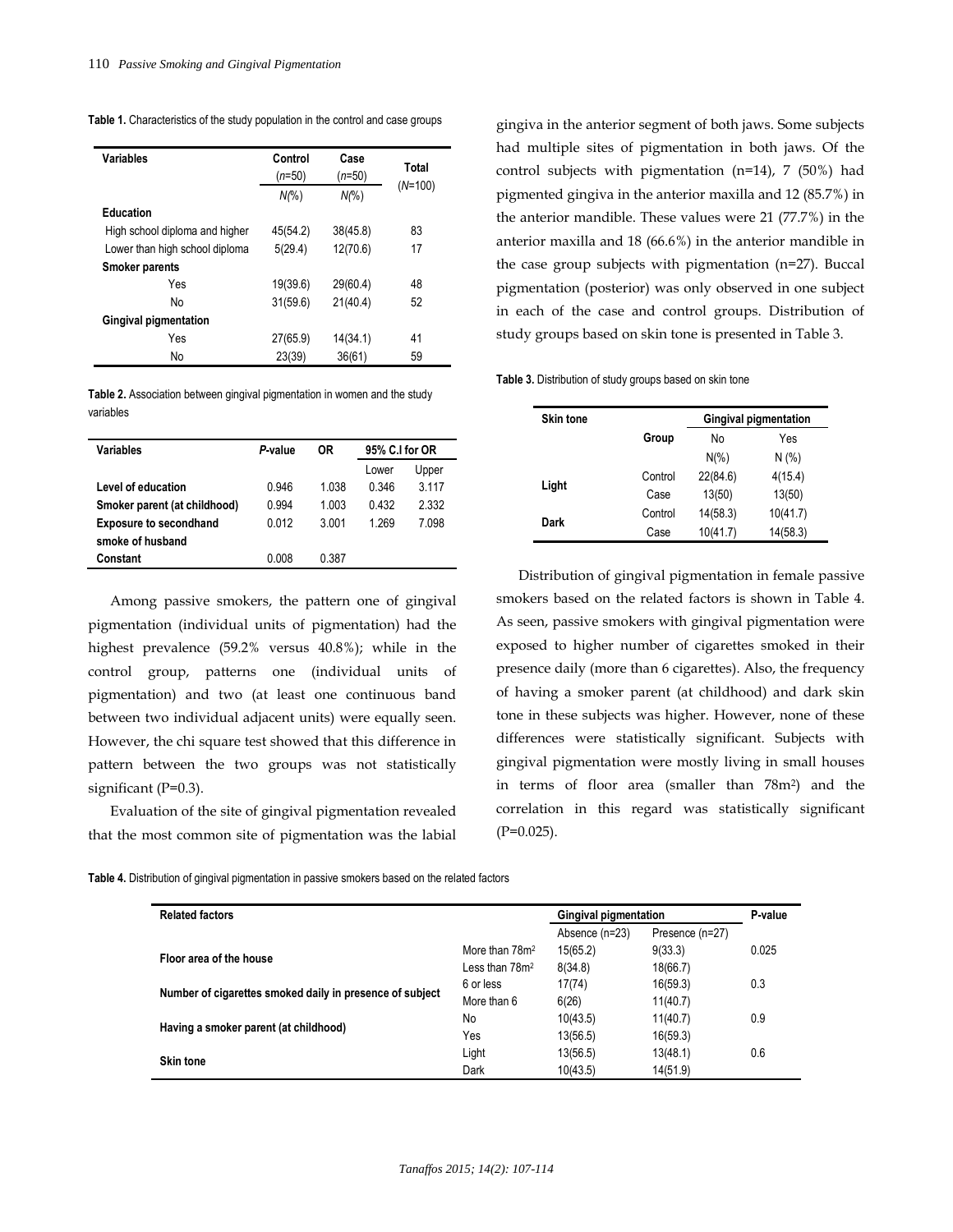The frequency of living in small houses was 3.7 times higher in passive smokers with gingival pigmentation compared to passive smokers without gingival pigmentation (OR=3.7).

## **DISCUSSION**

This study showed that smoking by the husband at home caused gingival pigmentation in female passive smokers. No similar study has investigated the effect of passive smoking on gingival pigmentation in adults and women. Moravej Salehi et al. concluded that passive smoking was correlated with gingival pigmentation in children, periodontal disease, tooth loss, decreased bone density, alveolar bone resorption, change in normal flora of the mouth, dental implant failure, primary and permanent tooth decay and delayed eruption of teeth (26). However, Tanaka et al. stated that secondhand smoke did not increase the prevalence of periodontal disease in women (27). In another study, the authors concluded that tooth loss in women exposed to the secondhand smoke of a companion smoking less than 10 cigarettes a day was not related to passive smoking (28). This indicates the need for further investigations in this regard.

In the current study, number of cigarettes smoked daily in the household in presence of understudy subjects and also floor area of the house which affects the concentration of cigarette smoke in the house were evaluated as two important factors determining the level of exposure of passive smokers to cigarette smoke. We did not find any significant association between number of cigarettes smoked daily in the household and development of gingival pigmentation in female passive smokers. Madani and Thomas did not find a significant correlation between number of cigarettes smoked by parents in the household and occurrence of gingival pigmentation in their children (29). This insignificant association may be due to our small sample size and possible differences in the type of cigarettes smoked (with or without filter). According to Nadeem et al, the relationship between exposure to direct cigarette smoke and oral pigmentation is dose-dependent (30). Sridharan et al. stated that gingival pigmentation increases in children exposed to cigarette smoke for more than 10 years (31). Sanders et al. stated that the correlation of severe periodontitis with cigarette smoke was dosedependent, relating to the duration (hours) of exposure to secondhand smoke per week (32). Considering the differences in definitions of the dose of cigarette smoke provided by the previous studies and controversy in findings, further studies are required on this topic. However, none of the afore-mentioned studies paid attention to the place of smoking and only exposure to cigarette smoke was evaluated by them.

In the current study, for the first time in investigations on passive smoking, the floor area of the house of passive smokers was evaluated and it was revealed that smaller floor area of the house was significantly correlated with the occurrence of gingival pigmentation in women (due to higher concentration of smoke in smaller areas). A previous study on the relationship of indoor air pollution with risk of lung cancer concluded that living conditions of non-smoker women such as lack of a ventilation system, less window area and rarely having windows open were associated with development of lung cancer in these subjects (33). With regard to the previously confirmed increased risk of gingival pigmentation in passive smokers in small areas, smokers may consider smoking in areas far from their family members, in areas with open windows or well-ventilated areas.

The aim of this study was to assess the relationship between gingival pigmentation and passive smoking in adults, which has not been investigated before. Among adults, the married women were selected for the following reasons: With regard to the lower prevalence of smoking among women compared to men, the frequency of passive smoker women would be higher than men (34). It is known that the adverse effects of passive smoking on women's health are more significant than on men (12). The more significant adverse effects of passive smoking in the household compared to the workplace have been confirmed by Tanaka et al (28). Among family members, a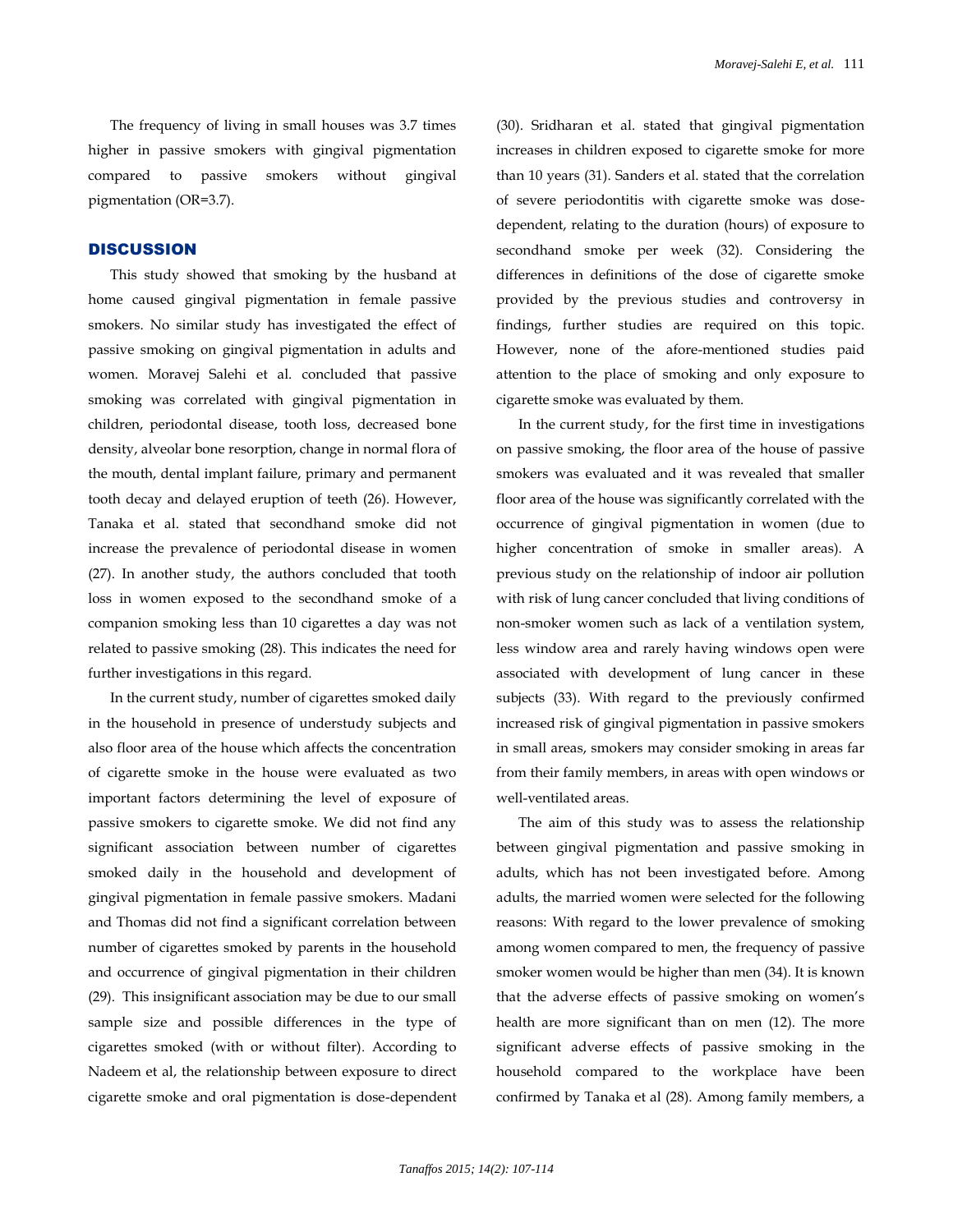husband and wife usually spend the most time with each other; thus, the effects of exposure to secondhand smoke of husband would be greater on women's health compared to exposure to the secondhand smoke of parents during childhood.

Results did not reveal any significant difference between cases (passive smoker women) that had a smoker husband and a smoker parent in childhood compared to cases that had a smoker husband only. Considering the correlation of passive smoking with gingival pigmentation in children (9,11,29,31), our study finding may be due to the more significant effect of passive smoking on gingival pigmentation during adulthood and/or fading of the effect of passive smoking on gingival pigmentation during childhood over time; this issue is in need of further investigation.

Since oral mucosal pigmentation is more common and more widely distributed in dark-skinned individuals (1), in the current study subjects were matched in the two groups with light skin and dark skin. Among the previous studies, only Hajifattahi et al. paid attention to this issue in their study (9). The prevalence of gingival pigmentation in passive smokers was found to be 54% in our study; whereas, the prevalence of gingival pigmentation has reported to be 30% in heavy smokers of Caucasian population. This difference may be due to race and needs further investigation (6, 7).

One advantage of our study was accurate examination of subjects and detection of gingival pigmentation by a trained oral medicine specialist who was blinded to the group allocation of subjects.

Hanioka et al. reported that gingival pigmentation in passive smokers was in the form of separate, single units (11). In our study, the separate, single pattern was more commonly observed among passive smokers than the continuous pattern; but, this difference was not statistically significant. Further studies are required to assess patterns of pigmentation in passive smokers in details.

Labial gingiva of the maxilla and mandible was the most commonly pigmented area in female passive smokers; which is in accord with the findings of previous studies (3, 9).

Based on previous studies and the results of the current study, it seems that the effects of passive smoking on gingival pigmentation are through inhalation of cigarette smoke and its entry into the blood circulation. Generally, stimulants present in cigarette smoke have two main routes to reach gingival melanocytes: 1. Dissolution in the saliva and penetration through the mucous membranes and 2. Inhalation of cigarette smoke through the nose, its entry into the blood circulation and exerting indirect effects on melanocytes (1, 6, 11). Considering the significant effect of floor area of the house indicative of the effect of concentration of smoke on gingival pigmentation, the second route seems to be more acceptable.

It may seem that one limitation of this study was that actual smoking status of subjects was determined by asking them and there is a possibility that they might have lied about their smoking status. However, Barnea et al. reported that statements made by young adults regarding their smoking status had a high reliability of 88-100% (35). Smoking by women has a low prevalence in Iran (4.3%) (34). Also, the method used in our study to collect data was non-invasive and thus, did not affect the willingness of subjects to participate in the study. Moreover, all individuals were ensured about the confidentiality of their information.

One confounding factor in the current study was risk of exposure of control subjects to cigarette smoke in other places. We tried to minimize this effect by setting the inclusion criterion of unemployment. Also, Tanaka et al. indicated an association between tooth loss and passive smoking at home, and not in the workplace (28). Thus, it appears that exposure to cigarette smoke from minor sources is negligible.

In conclusion, we found a relationship between exposure to secondhand smoke and gingival pigmentation in women and this effect was magnified in smaller houses.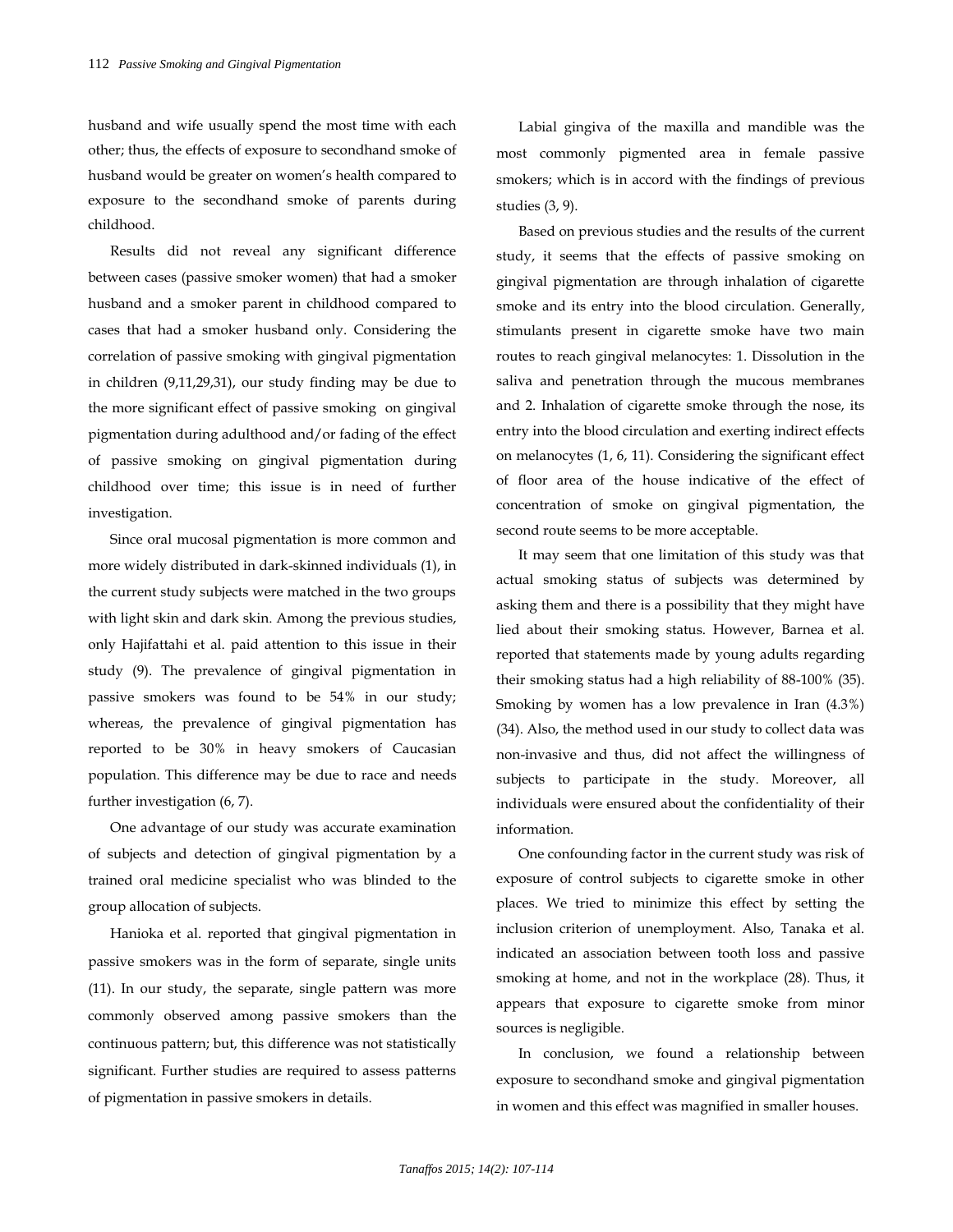#### **Acknowledgement**

This article was based on a DDS thesis (thesis number 23405) by Dr. Elahe Moravej-Salehi, which was successfully completed under the supervision of Dr. Farnaz Hajifattahi. The authors are grateful to Dr. Siamak Sabour for his help with the statistical analysis.

#### **Conflict of interest**

The authors declare that they have no conflict of interest.

#### REFERENCES

- 1. Ciçek Y, Ertaş U. The normal and pathological pigmentation of oral mucous membrane: a review. *J Contemp Dent Pract* 2003; 4 (3): 76- 86.
- 2. Soliman MM, Al Thomali Y, Al Shammrani A, El Gazaerly H. The use of soft tissue diode laser in the treatment of oral hyper pigmentation. *Int J Health Sci (Qassim)* 2014; 8 (2): 133- 40.
- 3. Hedin CA, Axéll T. Oral melanin pigmentation in 467 Thai and Malaysian people with special emphasis on smoker's melanosis. *J Oral Pathol Med* 1991; 20 (1): 8- 12.
- 4. Eid HA, Syed S, Soliman AN. The role of gingival melanin pigmentation in inflammation of gingiva, based on genetic analysis. *J Int Oral Health* 2013; 5 (4): 1- 7.
- 5. Eisen D. Disorders of pigmentation in the oral cavity. *Clin Dermatol* 2000; 18 (5): 579- 87.
- 6. Unsal E, Paksoy C, Soykan E, Elhan AH, Sahin M. Oral melanin pigmentation related to smoking in a Turkish population. *Community Dent Oral Epidemiol* 2001; 29 (4): 272- 7.
- 7. Babaee N, Nooribayat S. Frequency of oral pigmentation in patients referred to Babol Dental School (2008-2009). *The Journal of Qazvin University of Medical Sciences* 2011; 15 (3): 87- 90.
- 8. Karydis A, Bland P, Shiloah J. Management of oral melanin pigmentation. *J Tenn Dent Assoc* 2012; 92 (2): 10- 5; quiz 16-7.
- 9. Hajifattahi F, Azarshab M, Haghgoo R, Lesan S. Evaluation of the Relationship between Passive Smoking and Oral Pigmentation in Children. *J Dent (Tehran)* 2010; 7 (3): 119- 23.
- 10. Regezi JA, Sciubba JJ, Jordan RCK. Oral pathology: clinical pathologic correlations. 4th ed. Saunders, Philadelphia; 2003. p.129.
- 11. Hanioka T, Tanaka K, Ojima M, Yuuki K. Association of melanin pigmentation in the gingiva of children with parents who smoke. *Pediatrics* 2005; 116 (2): e186- 90.
- 12. Vellappally S, Fiala Z, Smejkalová J, Jacob V, Somanathan R. Smoking related systemic and oral diseases. *Acta Medica (Hradec Kralove)* 2007; 50 (3): 161- 6.
- 13. El\_Batran MM, Soliman NL, Mikael FF. Passive smoking and alveolar bone density. *Aust J BasiApplSci* 2009; 3(2): 713-9.
- 14. Kurahashi N, Inoue M, Liu Y, Iwasaki M, Sasazuki S, Sobue T, et al. Passive smoking and lung cancer in Japanese nonsmoking women: a prospective study. *Int J Cancer* 2008; 122 (3): 653- 7.
- 15. Kaur S, Cohen A, Dolor R, Coffman CJ, Bastian LA. The impact of environmental tobacco smoke on women's risk of dying from heart disease: a meta-analysis. *J Womens Health (Larchmt)* 2004; 13 (8): 888- 97.
- 16. George L, Granath F, Johansson AL, Annerén G, Cnattingius S. Environmental tobacco smoke and risk of spontaneous abortion. *Epidemiology* 2006; 17 (5): 500- 5.
- 17. Brook I. The impact of smoking on oral and nasopharyngeal bacterial flora. *J Dent Res* 2011; 90 (6): 704- 10.
- 18. Shenkin JD, Warren J. Secondhand smoke may be associated with an increased risk of primary tooth caries. *J Evid Based Dent Pract* 2009; 9 (2): 95- 6.
- 19. Ayo-Yusuf OA, Reddy PS, van Wyk PJ, van den Borne BW. Household smoking as a risk indicator for caries in adolescents' permanent teeth. *J Adolesc Health* 2007; 41 (3): 309- 11.
- 20. Vainio H. Is passive smoking increasing cancer risk? *Scand J Work Environ Health* 1987; 13 (3): 193- 6.
- 21. Hanioka T, Tsutsui A, Yamamoto M, Haresaku S, Shimada K, Watanabe T, et al. Impact of various effects of smoking in the mouth on motivating dental patients to quit smoking. *Int J Stat Med Res* 2013; 2(1): 40-6.
- 22. Environics Research Group Ltd. Final Report: Evaluation of New Warnings on Cigarette Packages. Toronto, Canada: Canadian Cancer Society Focus Canada; 2001:33.